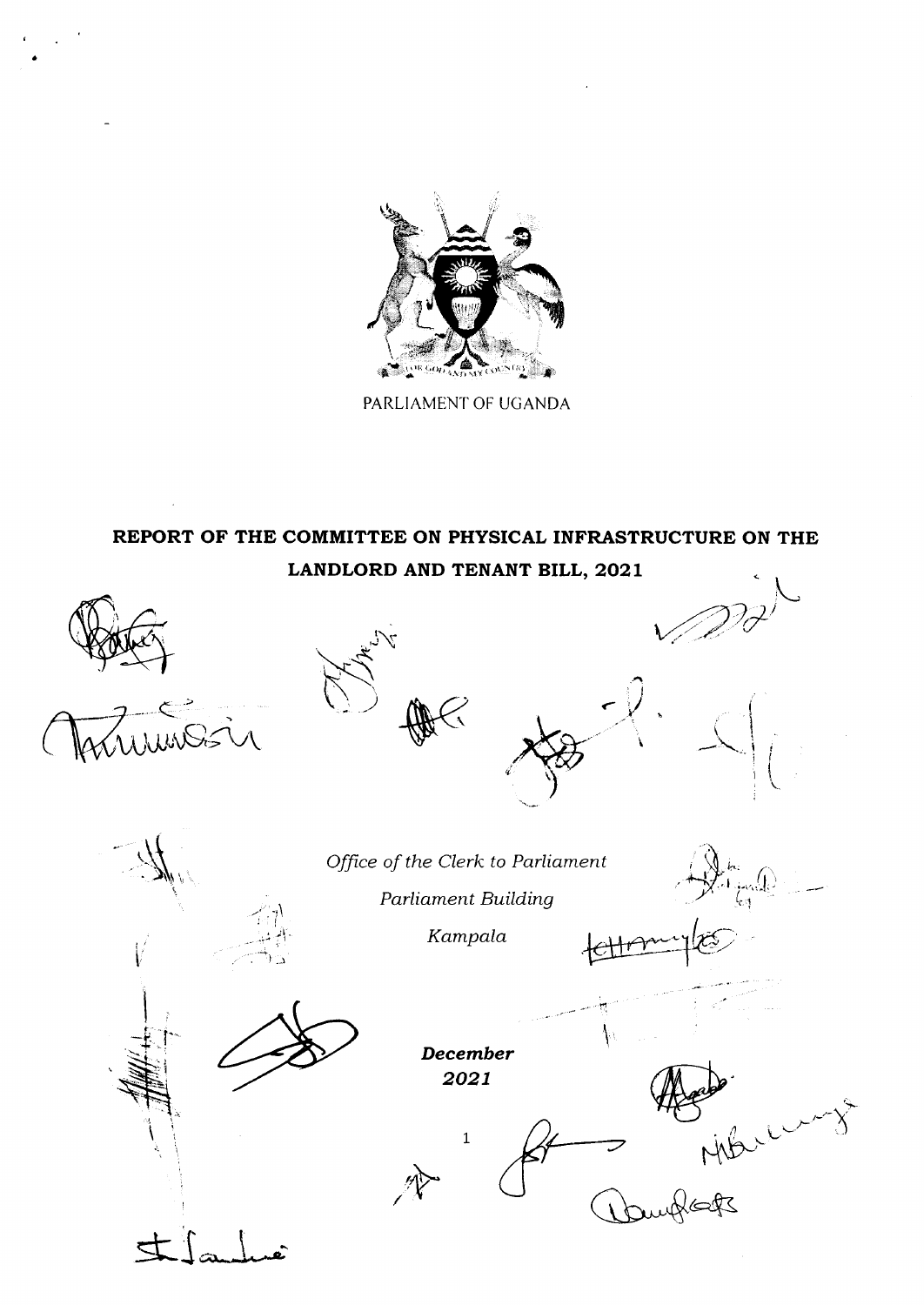# Table of Contents

 $\mathbf{r}$ 

 $\mathbf{r}$ 

 $\mathcal{A}$ 

 $\mathcal{L}_{\mathcal{L}}$ 

| 1.0 |                                                                       |
|-----|-----------------------------------------------------------------------|
| 2.0 |                                                                       |
| 3.0 |                                                                       |
| 4.0 |                                                                       |
|     | 1.                                                                    |
|     | 2.                                                                    |
|     | 3. Issues that emerged from interactions with other stakeholders:  11 |
|     | 4. Other areas that emerged during consideration of the Bill 14       |
| 5.0 |                                                                       |
|     |                                                                       |
|     | $\overline{2}$                                                        |
|     |                                                                       |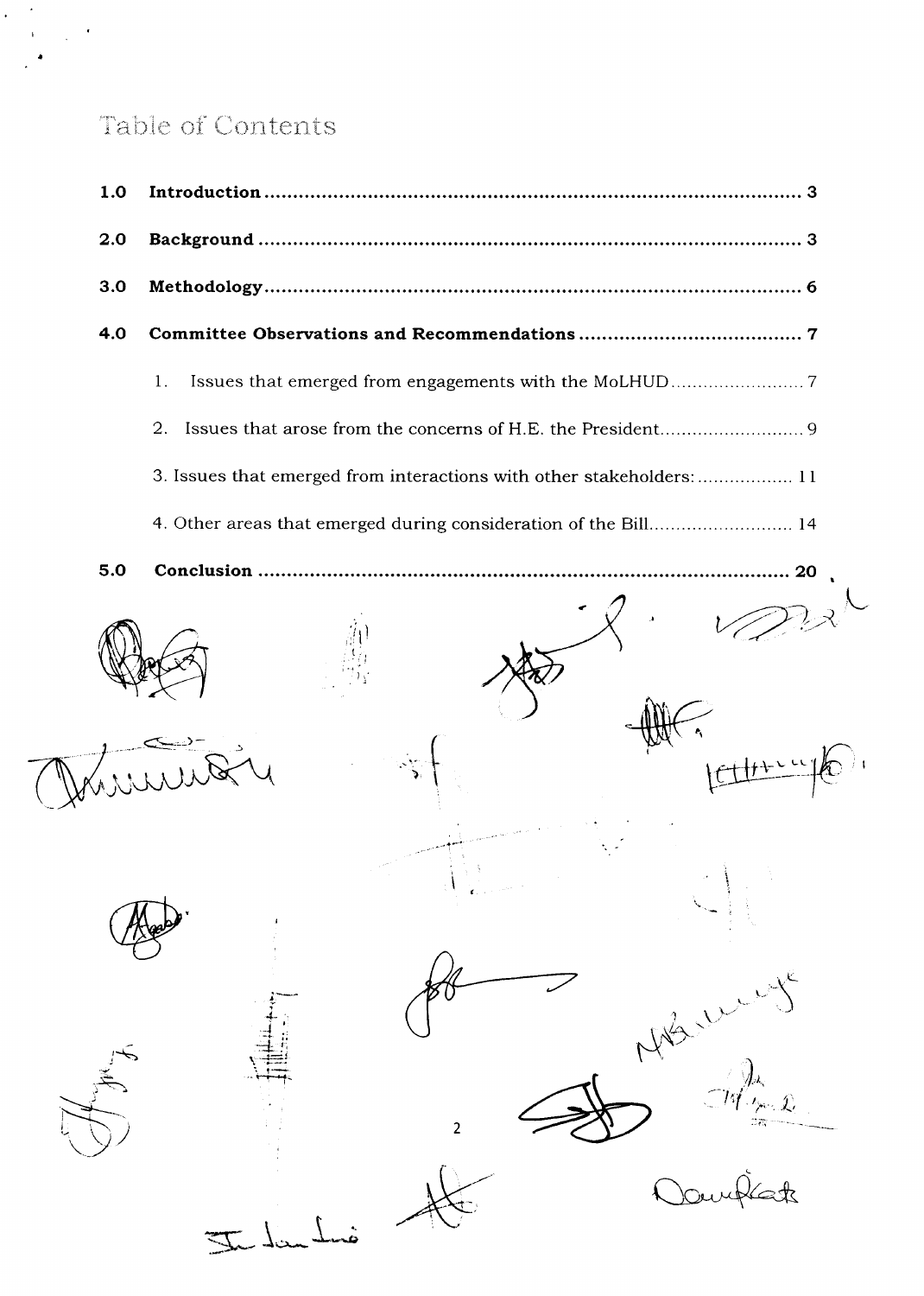# 1.O Introduction

The Landlord and Tenant Bill 2021 was read for the first time on Wednesday 29th September 2O2l and referred to the Parliamentary Committee on Physical <sup>I</sup>nfrastructure for consideration.

In accordance with Rules 129 and 189 (c) of the Rules of Procedure of Parliament, the Committee scrutinized the Bill and now presents its report to the House for consideration.



ji t I

> $\ddot{+}$ -Li ् $\equiv$ ा .. .,1

> > b)

 $\,$ c $)$ \

 $\int_{\mathbb{R}^2}$  $\mathbf{I}$ 

-1

The relationship between landlord and tenant is currently governed by the Rent Restriction Act Cap 231, the Distress for Rent (Bailiffs) Act, Cap 76 which were enacted in 1949 and 1933 respectively and the Principles of Contract Law. These Statutes are outdated as new issues that require regulation in the landlord-tenant relationships have emerged since their enactment. As a result, there is lack of proper regulation of the relationship and hence disharmony among the key players and disruption of the industry.  $\frac{1}{\sqrt{2}}$ 

It is against this background that the governmen t introduced the Landlord and Tenant Bill,  $2021$  with the following objectives:

- a) to regulate the relationship between the landlord and tenant;
	- to reform and consolidate the law relating to the letting of premises;

- - 1' .a

to provide for the responsibilities of landlords and tenants in relation to the letting of premises; and @

t-

f

t-. , ,

 $\overline{\mathbf{C}}$ 

 $\cup$   $\langle \cdot \rangle$ .i i',1  $4\mathscr{Y}_1^{\star}$ ,  $\mathscr{L}^{\alpha}_{I_{\infty},\mathcal{G}}$ 

 $\mathcal{Q} \cup \mathcal{Q}$ 

 $\sim$ 

Denibles

d) to provide for related matters

I

 $j$  (in )  $\sim$ 

 $\sum$ 

,.,)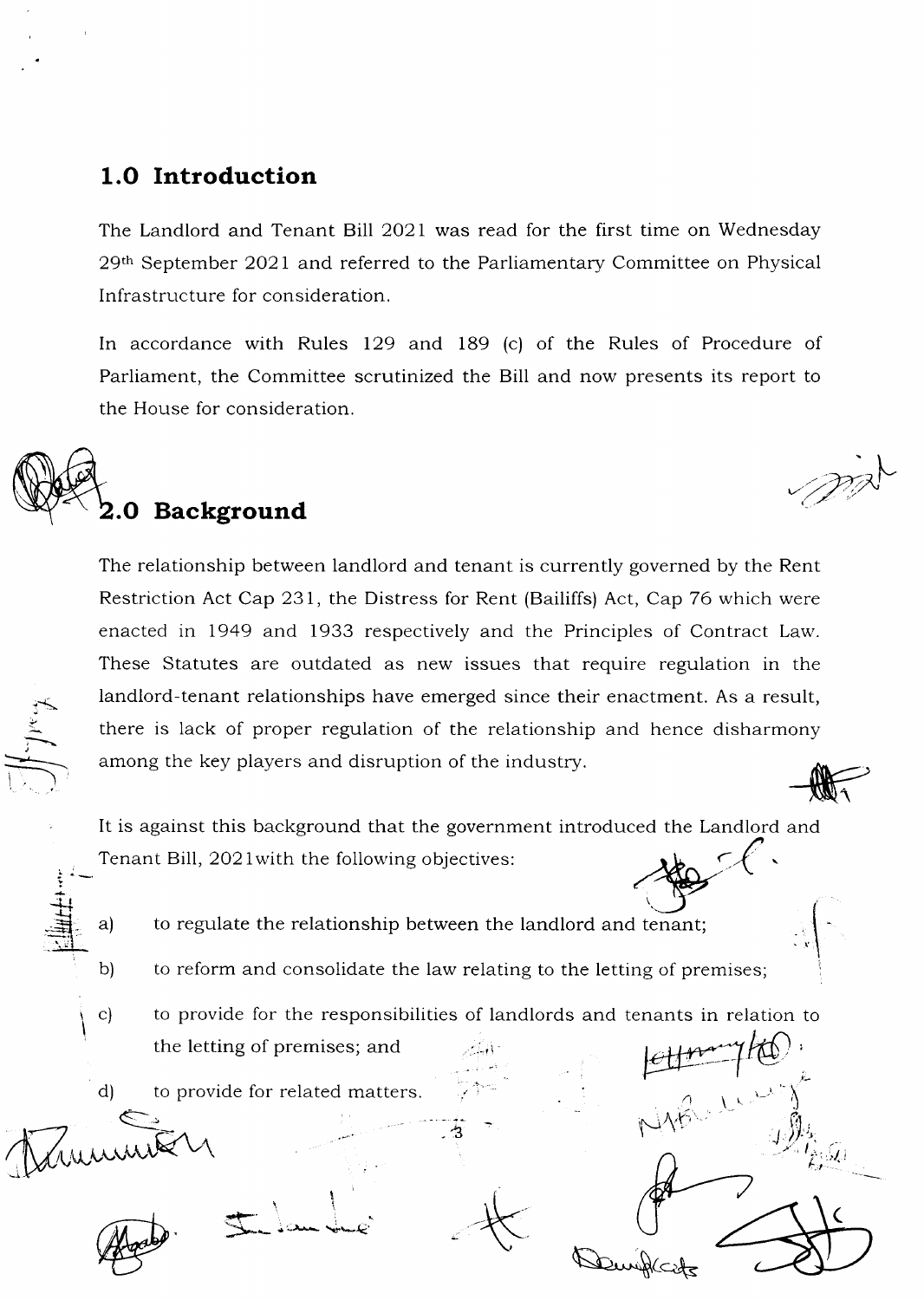A similar Bill entitled "The Landlord and Tenant Bill,2OlS"had been presented to the loth Parliament. It was considered and passed by that Parliament with some amendments and with confirmation that it complied with Human Rights, the Sustainable Development Goals, and it addressed the gaps in the existing law.

In accordance with Article 91of the Constitution of the Republic of Uganda the Landlord and TenantBill, 2018 as passed by Parliament was sent to the President for Assent on 5<sup>th</sup> May 2019. However, H.E the President in his letter dated 27th October 2O2O to the Rt. Hon. Speaker returned the Bill to Parliamentrequesting for reconsideration in the following areas:

1. Clause 2 of the Bill provides for the interpretation of the meaning of "Business Premises" and "Residential Premises". In view of the changes in the working environment as a result of COVID-19, the President proposed that the interpretations therein, should factor in the emerging trend of home offices and home-stay tourism. As more business professionals and e-commerce enterprises switch to home-working on account of COVID-19, the definition of residential premises should be expanded to accommodate the mixed-use of houses for residential and office businesses that do not require physical interface with customers.

يكب J  $\Leftarrow$ 

 $\mathbb{R}^2$ 

 $\left\langle \right\rangle$ 

.<br><u>म</u>

 $t_{\rm m}^{\prime\prime\prime}$  $\mathcal{L}_t$ 

I

بنى تعلى بمستريبة وسد  $= \pm$  landing  $\pi$ 

 $\mathcal{J}$  ,  $\mathcal{J}$  ,  $\mathcal{J}$  ,  $\mathcal{J}$  ,  $\mathcal{J}$  ,  $\mathcal{J}$  ,  $\mathcal{J}$  ,  $\mathcal{J}$ 

I I

\

2. 1.-:"\*\*-  $\frac{1}{\sqrt{1}}$ Clause 15(1) provides that tenants should not use rented premises (or permit their use) in a manner that causes a nuisance to any occupier of neighbouring premises. This clause presumes that physical planning by Local Governments will adhere to the separation of Residential and Commercial areas and will do the same in their issuance of Trading Licences to avoid situations whereby one licensed commercial activity ends up becoming a nuisance to another activity that is equally licensed by the same Local Government. In addition not enforcing Noise Pollution

 $\mathscr{D}^\mathbb{R}$ 

a

-  $\sim$ 

t,  $\chi$   $\rightarrow$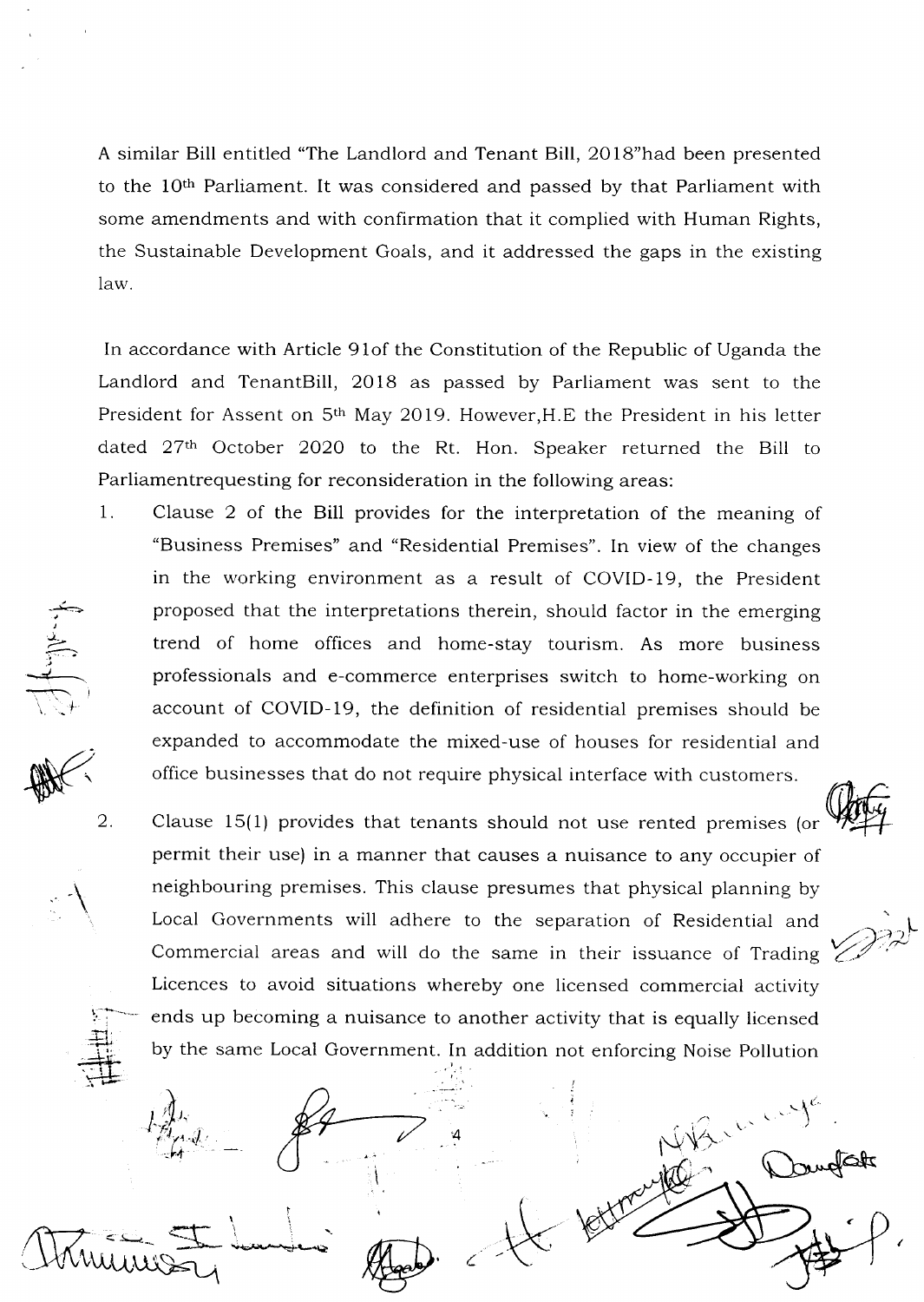By-laws and Standards is currently a major nuisance and public health concern for the majority of urban dwellers.

Attached herewith as

r<br>}<br>"

'+

 $\div$ 

 $\mathbf \zeta$ 

 $\Xi$ 

 $\overline{\mathcal{L}}$ 

- $\mathbf{i}$ . annex 1, is H.E. the President's letter dated 27<sup>th</sup> October 2020 addressed to the Rt. Hon. Speaker of Parliament
- $ii.$  annex 2, is the Landlord and Tenants Bill, 2018 as passed by Parliament and sent to H.E. the President for assent.

The 10<sup>th</sup> Parliament elapsed before reconsidering of the Bill.

In accordance with Rule 235 of the Rules of Procedure of Parliament, the Rt. Hon. Speaker directed that all Bills that lapsed with the 10<sup>th</sup> Parliament but are still relevant should be reintroduced to the House. The Landlord and Tenant Bill 2021 was thus read for the 1<sup>st</sup> time on 29<sup>th</sup> September 2021 and referred to the Committee of Physical Infrastructurefor consideration. The initial instruction was that the Committee should limit itself to H.E the President's concerns.

In the course of its deliberations however, the Committee noted that there were some changes to the Bill that made it different from the Landlord and TenantBill, 2O18 as passed by Parliament and sent to H.E. the President for assent; the basis on which he raised concerns and returned the Bill to Parliament for reconsideration of particular clauses.

Against this background, the Committee sought permission from Parliament on  $2<sup>nd</sup>$  November 2021 to consider the Landlord and Tenant Bill 2021 in its totality and for more time to consider the Bill. The request was granted.  $\mathbf{r}$ 

The Committee thus considered the Landlord and Tenant Bill, 2021 and hereby presents its report to the House for consideration

5

1r

l.

Algado

:I

\" يستعلانية

 $\implies$ i $\sim$ 



 $\ddot{\phantom{0}}$ 

March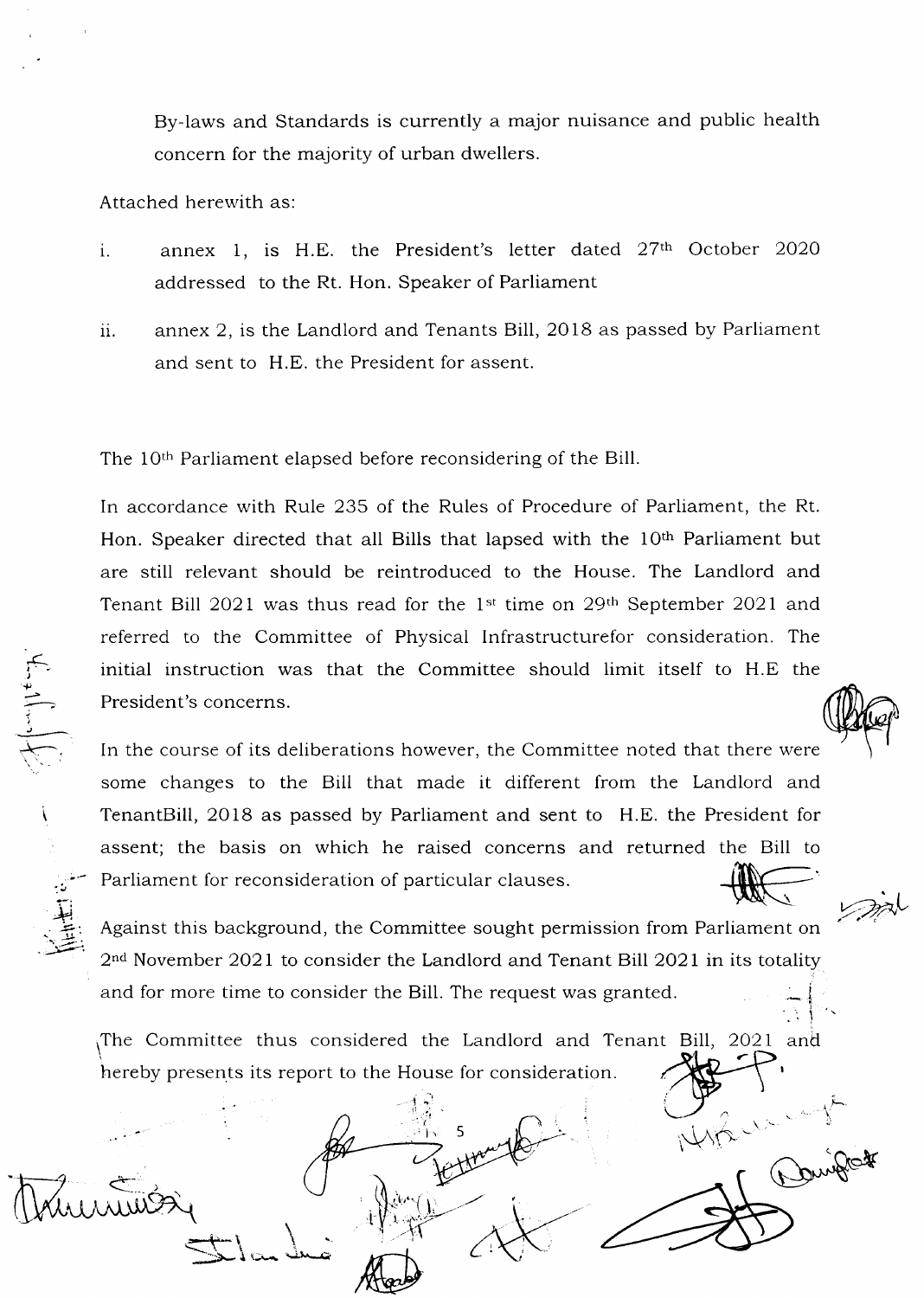# 3.O Methodology

The Committee:

- 1. Perused the Landlord and Tenants Bill, 2O2L
- 2 Considered H.E. the President's concerns as contained in his letter to the Rt. Hon. Speaker dated 27th October 2O2O on the Landlord and Tenants Bill, 2018 as passed by Parliament.
- 3. Held consultative meetings with key stakeholders: namely
	- Minister of Lands, Housing and Urban Development (MoLHUD);the sponsor of the Landlord and Tenants Bill 2021. 1.
	- ii. Uganda Electricity Regulatory Authority; the regulator of the electricity sector in Uganda
	- iii. UMEME Ltd; the largest distributor of electricity to Ugandans.
	- iv. Kampala Arcaders Advocacy Forum (KAAFO); a registered non-Profit Forum that was formed by Ugandan traders operating in the arcades of Kampala to organize themselves and promote <sup>a</sup> conducive trade environment, increase business opportunities, have good trade order in the city and create good working relations with the Government, KCCA and other landlords.
	- The Landlord's and Developer's Association; an association of Landlords and Real Estate developers predominantly around<br>
	Kampala.<br>
	Kampala City Traders Association (KACITA): a business association v Kampala
		- Kampala City Traders Association (KACITA); a business association in Uganda aimed at facilitating trade, bringing together the business community and mobilising them into a viable, organised and social sustainable market place

(  $t\int_{-1}^1 y^{\lambda} \, dx$ -' I  $\overline{\mathcal{A}}$  $\bar{\mathbf{I}}$  lauries t\*  $\bigoplus$ 

 $\mathbb{R}_{\mathbb{N}\mathbb{A}}$ 

 $\int_{\mathbb{R}^N} \kappa^V$ 

 $\overline{\phantom{a}}$ 

 $\overline{\mathcal{M}}$ 

 $\bigwedge^2$ 

\

 $\frac{1}{\sqrt{2}}$  $\sum_{i=1}^{n}$ 



vi.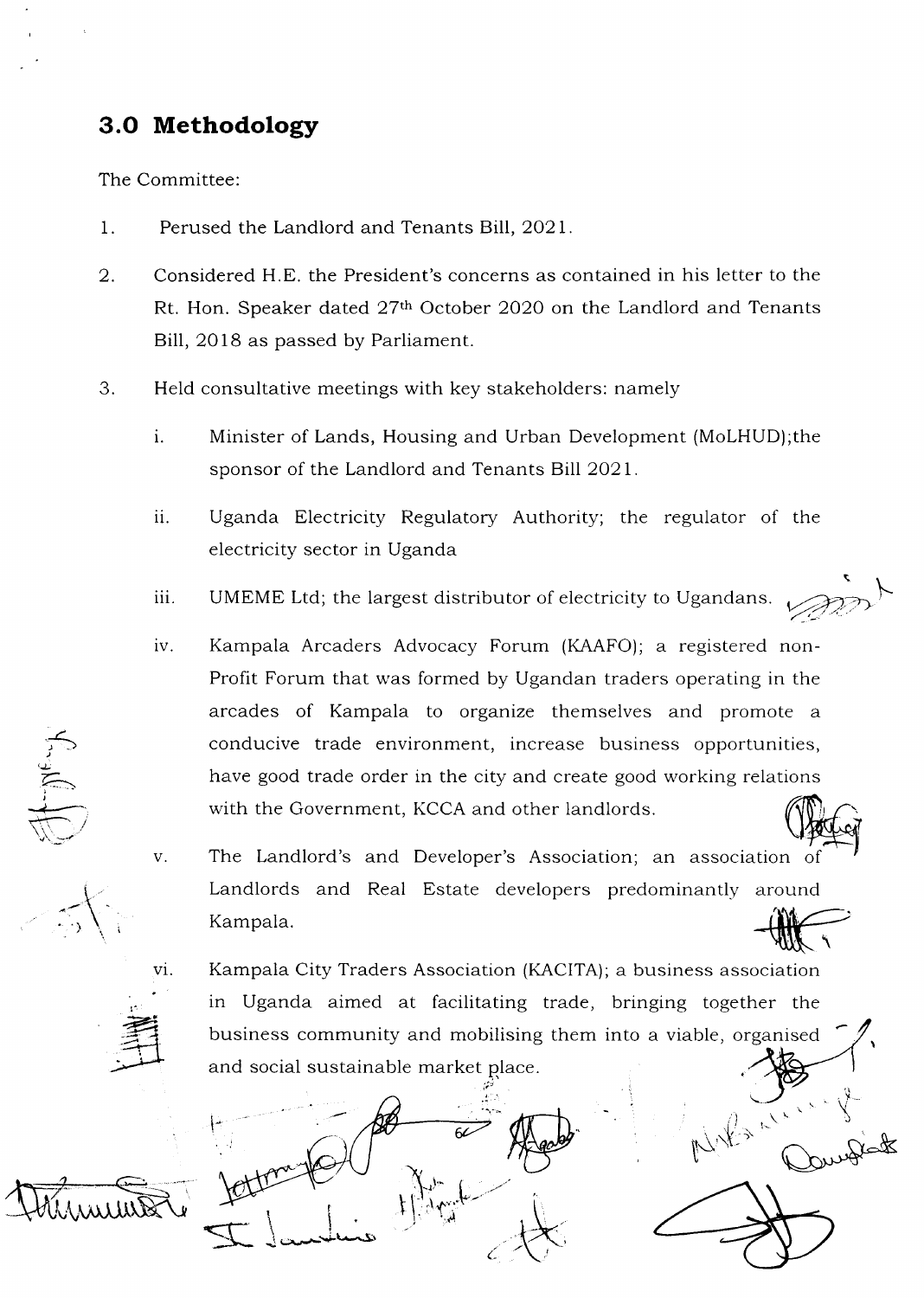$4.$ Received and considered a written submission ffrom Kalungi Eastates Limited.

# 4.0 CommitteeObservations and Recommendations

## 1. Issues that emerged from engagements with the MoLHUD

The Committee found that there were differences between the Landlord and Tenants Bill 2021 and the Landlord and TenantBill 2018 as passed by Parliament and sent to the President for assent. The affected clauses were as follows:  $1(2)$ , 2, 3(2), 9(2), 13, 16(2), 26(2), 27(1), 31(1), 31(6), 46(2) and 53(d).

The Committee however noted that:

ResNing

a)

b)

- i. whereas the differences in Clauses  $1(2)$ , 2 (on the definitions of Business and Residential Premises), 3(2), 16(2), 27(1), 31(1), 46(2) and 53 (d) were substantivethose identified in Clauses 2 (on definition of currency point),  $9(2)$ , 13, 26(2) and 31(6) were alterations arising from legislative drafting.
- ii. thedifferences in Clauses 2(on the definition of Residential Premises),  $16(2)$  and 53(d) were to accommodate the concerns of H.E. the President.

iii. the substantive differences were as follows:

The Landlord and Tenant Bill 2021 excludes the words "a person" in the definition of the word "business" thereby excluding activities that are carried on by one person. The Landlord and TenantBill, 2018 as sent to the President for assent had defined business to *inter-alia* include business carried out by a person

W.

the words "with approval of Parliament" as contained in the Landlord and TenantBill, 2018 as passed by Parliamentwere removed from clauses 1(2) and 27(1) of the Landlord and Tenant Bill 2021; thereby:

While Attr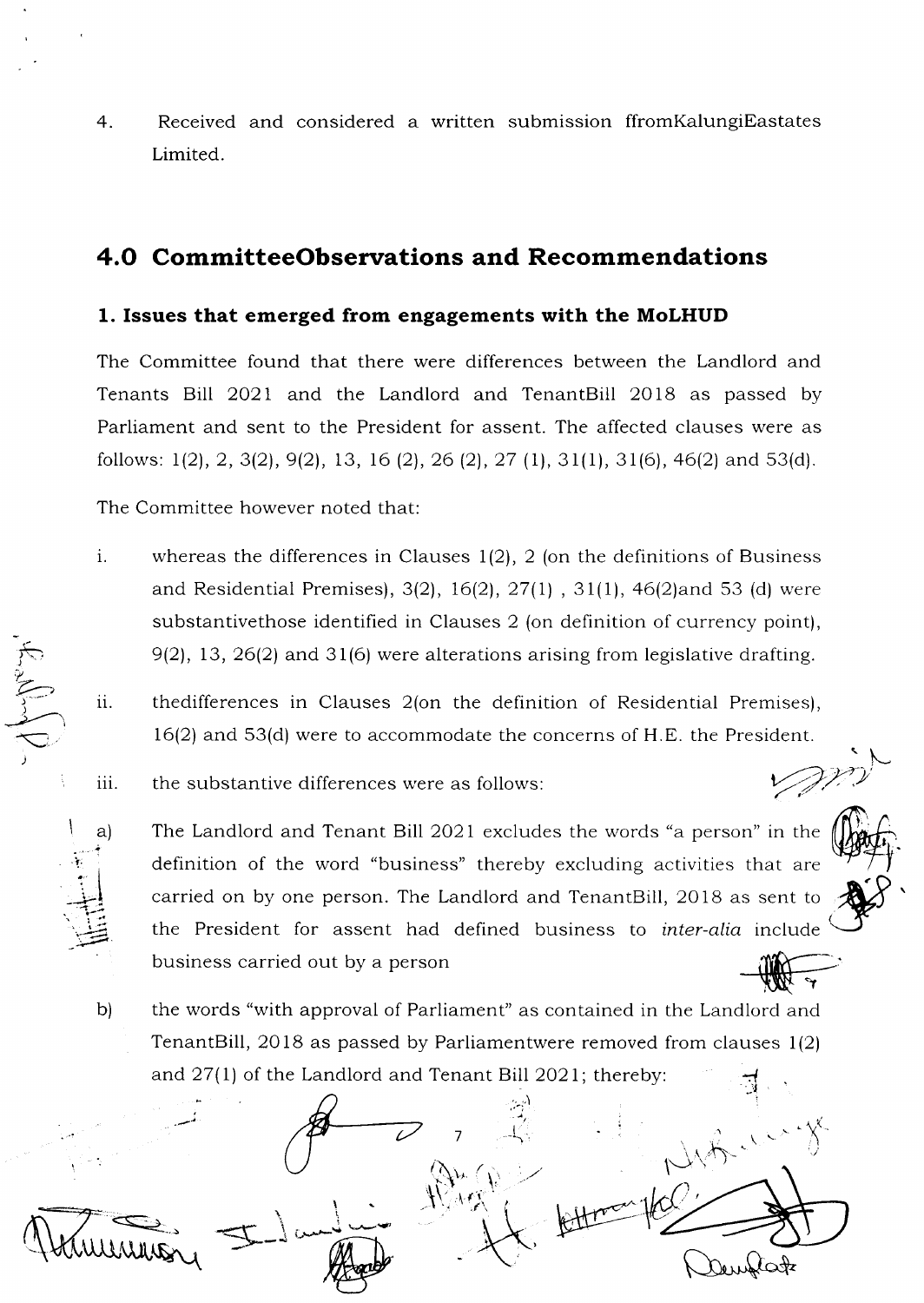- a in l(21 eliminating the requirement for Parliamentary approval in situations where the Minister chooses to exempt particular premises (apart from those already listed in this law) from the operation of this Act.
- a in 27(l) eliminating the requirement for Parliamentary approval in situations where the Minister is permitting a landlord to increase rent by more than ten percent annually. The Landlord and TenantBill,2018 as passed by Parliament and sent to the President for Assentprohibits a landlord from increasing rent at a rate of more than ten percent annually.
- c) the word "may" in  $3(2)$  and  $31(1)$  was replaced with the word "shall". This makes mandatory requirements that Parliament had ruled to be optional.
- d) clause  $46(2)$  provides for a penalty for a landlord who unlawfully evicts or attempts to evict a tenant from premises. The words "a fine equivalent to three months' rent payable" contained in the Landlord and Tenants Bill, 2Ol8 as passed by Parliament was replaced with the words "a fine not exceeding two hundred and fifty currency points"in the Landlord and Tenants Bill 2021. and  $\mathbb{Z}^{\geq N}$

The Committee notes that the alteration in wording is not proper because it undermines the principal of fairness. Two hundred and fifty currency points are standard yet the rent charged for different premises is different. The penalty imposed on the landlord as provided in the Landlord and Tenant Bill 2O2L is the equivalent of UGX. 5,000,000 which may be too much or too little depending on the rent charged for the premise

### **Observation**

The Committee observes that any alteration to a law that amounts to a change in the meaning of a provision as passed by Parliament amounts to usurping the powers of Parliament to make laws. .<br><

 $-$ 

I  $\frac{1}{1}$  $=$   $\frac{1}{2}$  $\zeta$  iii

 $\bigoplus_{i=1}^n \underbrace{\bigoplus_{i=1}^n}$ 

 $\mathcal{G}^{\ell}$  , 5l i  $\begin{array}{ccc} 8 & \longrightarrow & \uparrow \uparrow \\ \downarrow \uparrow \downarrow \end{array}$ ,.1  $\mathcal{L}$ L. 1,  $\pm$  budies  $\pm$ I  $\mathcal{N}$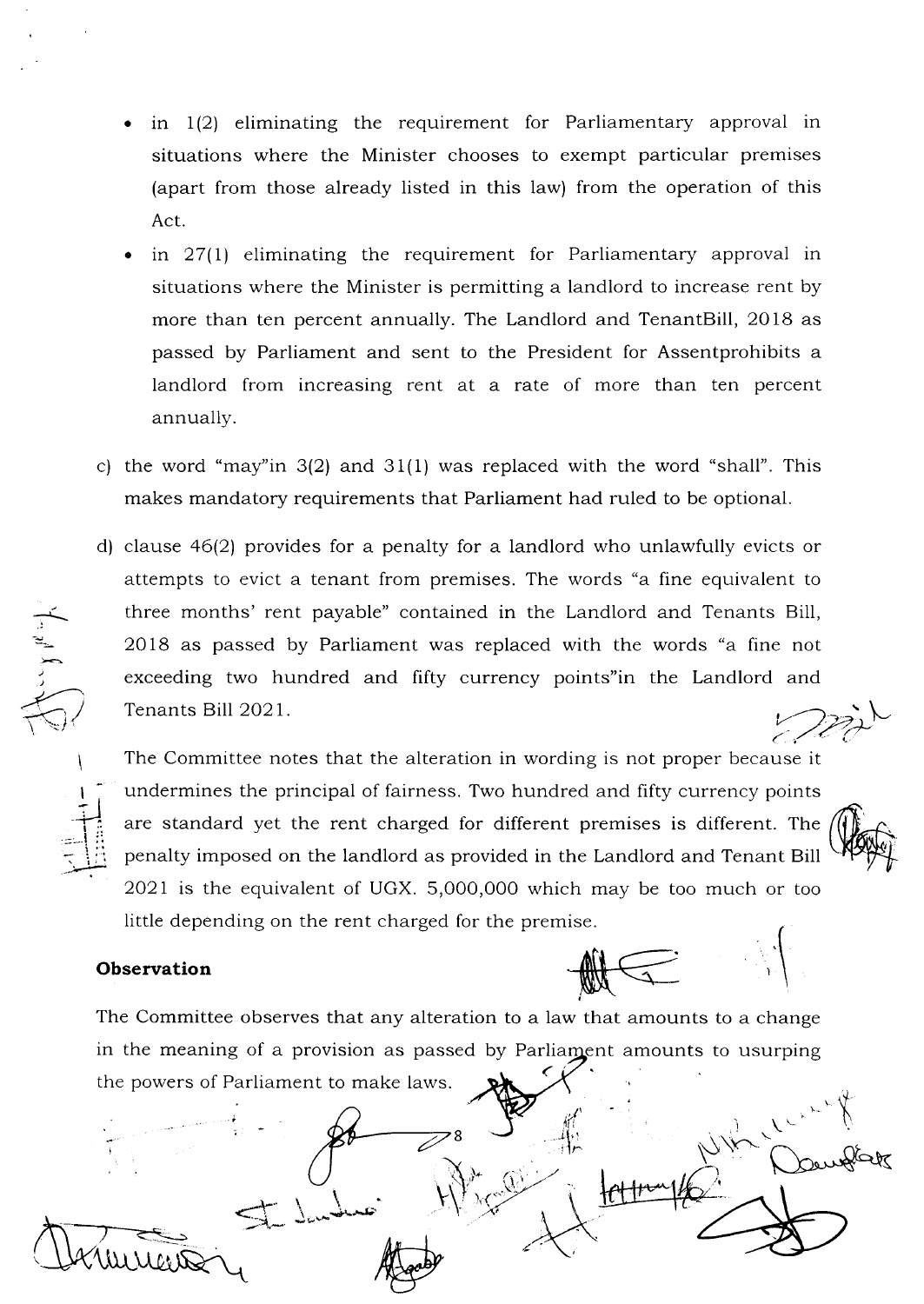The Committee was however informed that the differences found between the Landlord and TenantBill, 2OI8 as passed by Parliament and the Landlord and Tenant Bill 2021, apart from improvements in legislative drafting and the incorporation of H.E the President's concerns, were not deliberate. The substantive changes noted herein were inadvertently made and the Minister agreed that the provisions revert to what had been passed by Parliament as contained in the Landlord and Tenants Bill 2Ol8 as sent to the President for assent.

#### Recommendations

The Committee recommends that:

- $i$ . Clauses 2 specifically on the definition of currency point, 9(2), 13, and 26(2) of the Landlord and Tenant Bill 2O2I be adopted.
- the content of Clauses 2 specifically definition of Business,  $1(2)$ ,  $3(2)$ ,  $27(1)$  and  $31(1)$  of the Landlord and Tenant Bill 2021 revert to what is contained in the Landlord and TenantBill, 2018 as passed by Parliament, sent to the President for assent and returned to Parliament by the President for reconsideration. ii.

 $\hat{C}$ I ll2. <! +{ .--+'lz . H 1.

1-\* i

:<br>.<br>.<br>.<br>.

 $\leftarrow$ 

# Issues that arose from the concerns of H.E. the President

The President was of the view thatthe interpretation of "Business Premises" and "Residential Premises" should be expanded to accommodate the mixed-use of houses for residential and office businesses that do not require physical interface with customers

l'.-

 $\mathcal{A}$ ('

deeper

 $\mathcal{C}^{\times}$  .

 $\mathbb{R}^{1\times n}$ 

The Committeenoted that the President's concern has been catered for inthe Landlord and Tenant Bill, 2O2I.  $\begin{picture}(180,10) \put(0,0){\line(1,0){15}} \put(10,0){\line(1,0){15}} \put(10,0){\line(1,0){15}} \put(10,0){\line(1,0){15}} \put(10,0){\line(1,0){15}} \put(10,0){\line(1,0){15}} \put(10,0){\line(1,0){15}} \put(10,0){\line(1,0){15}} \put(10,0){\line(1,0){15}} \put(10,0){\line(1,0){15}} \put(10,0){\line(1,0){15}} \put(10,0){\line($ 

The President noted that Clause 15(1) presumed that physical planning by Local Governments would adhere to the separation of Residential and ii.

9

 $\hat{t}$ : i.

 $\setminus$ 

I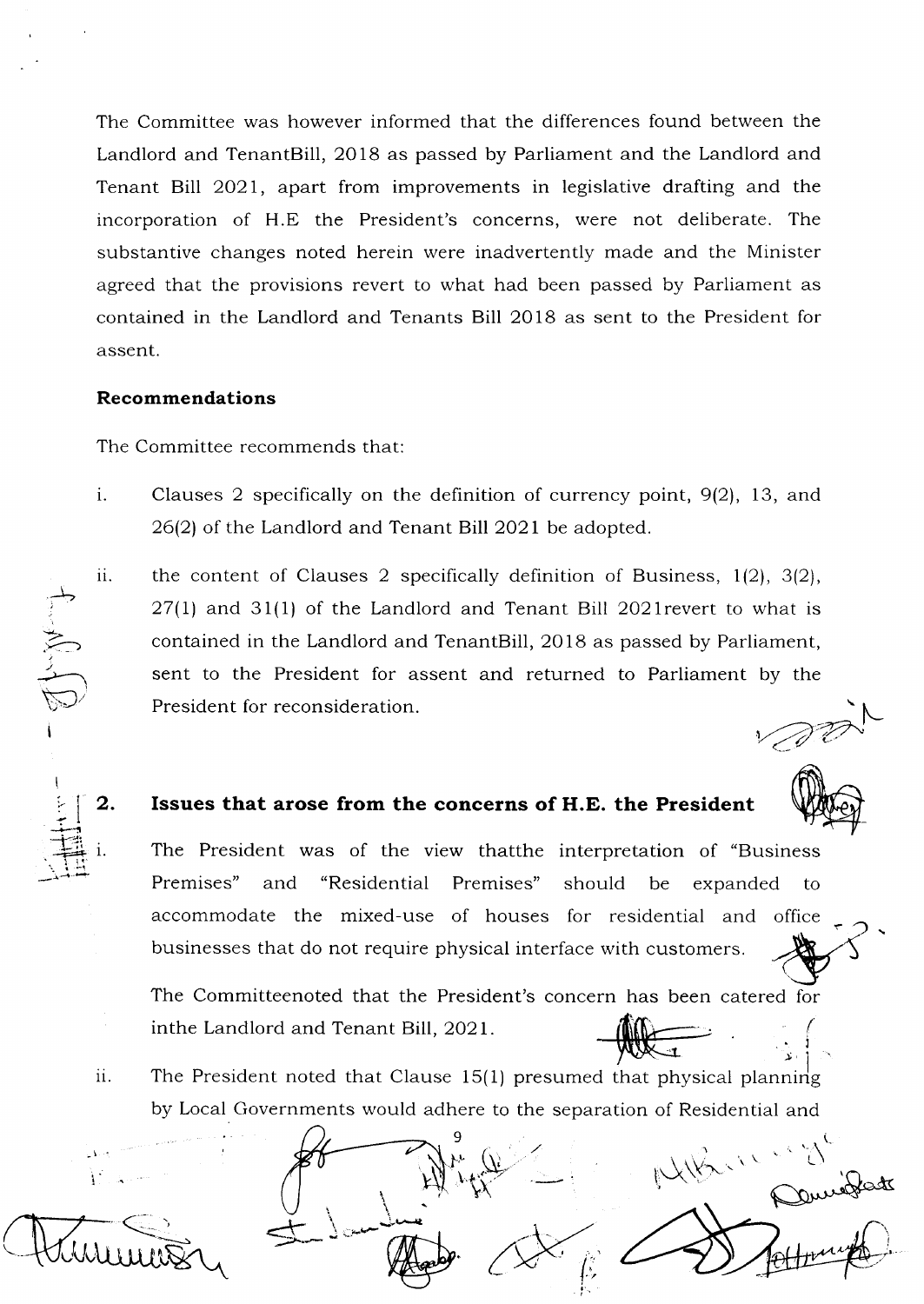Commercial areas and will do the same in their issuance of Trading Licences to avoid situations whereby one licensed commercial activity ends up becoming a nuisance to another activity that is equally licensed by the same Local Government. The Clause in question stipulates that:

"A tenant shall not use rented premises or permit the use of the rented premises in any manner that causes a nuisance to any occupier of neighbouring premises."

The Committee noted that the President's concern had been catered for in the Landlord and Tenant Bill, 2021 by inserting a new sub-clause 16 (2) to read as follows:

"subsection (1) applies to premises located in areas which are planned in accordance with the laws and regulations on Physical Planning."

# **Observations**  $\qquad \qquad \qquad \qquad \qquad \qquad$

 $\frac{1}{2}$ I

 $=\!\!\!\!\equiv$  $\cdot$  ii. لتفتيلا

 $\leq$ 

I

;=

The Committee observes that:

infact H.E the President was referring to Clause 16 (1) of the Landlord i. and TenantBill, 2Ol8 as sent to him for Assent and not Clause 15 (1) as ( captured in his letter

v-)'4''::;'t

I

J

- the new insertion is redundant because the Physical Planning Act, 2O10 provides that all parts of Uganda are a planning area. There is therefore no part of the Country that is unplanned as implied in the new insertion. 11.
- offences relating to nuisance can be addressed using other laws like the National Environment Act and bye-laws enacted by Local Governments. Water iii.

'Recommendation

The Committee recommends that sub-clause  $16(2)$  be deleted.

 $\gamma$ 

@ r^. 7 - Khil t  $\mathbb{R}$  and  $\mathbb{R}$  if  $\mathbb{R}$  if  $\mathbb{R}$  if  $\mathbb{R}$  if  $\mathbb{R}$  if  $\mathbb{R}$  if  $\mathbb{R}$  if  $\mathbb{R}$  if  $\mathbb{R}$  if  $\mathbb{R}$  if  $\mathbb{R}$  if  $\mathbb{R}$  if  $\mathbb{R}$  if  $\mathbb{R}$  if  $\mathbb{R}$  if  $\mathbb{R}$  if  $\mathbb{R}$  if  $\mathbb$  $10$  $\frac{1}{\sqrt{2}}$  $\leq$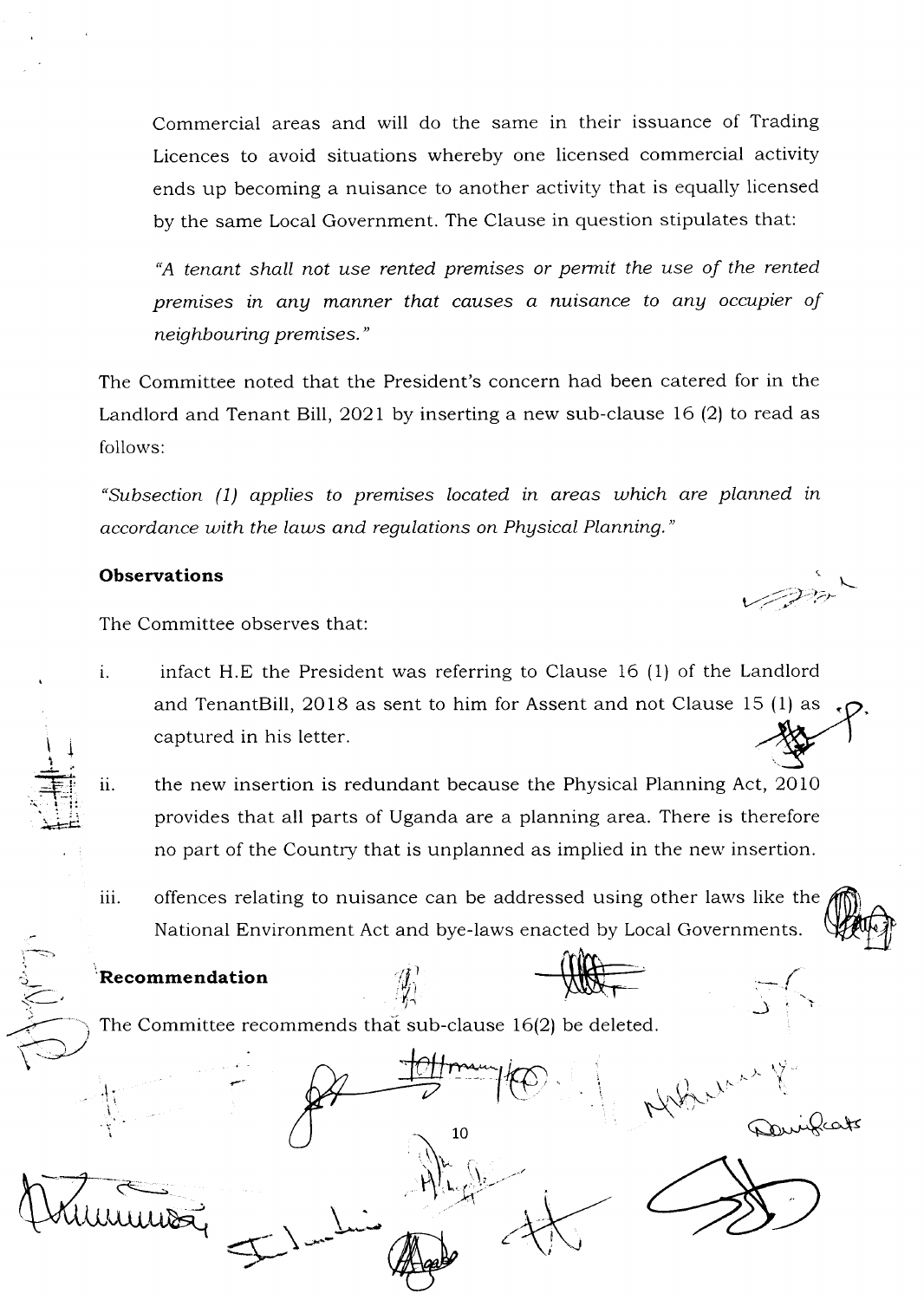# 3. Issues that emerged from interactions with other stakeholders:

## i. Electricity

The Committee received concerns from the Tenants of Kampala Arcades in regard to exorbitant Electricity Bills from landlords; and thatin some premises where meters have been installed, the landlords continue to interfere with the tenant's peace in this area.

### **Observation**

The Committee noted that Clause 12 of the Bill provides that a landlord shall install a prepaid electricity meter for each of the rented premises.

However

the Electricity Act, 1999 through Statutory Instruments enacted therefrom namely, the Bulk Metering Guidelines and the Electricity Regulations (Primary Grid CodeRegulations) provide for Bulk metering for loads over 100 amps; and Commercial buildings are in this category. Bulk metering is not pre-paid and the Bulk Metering Regulations provide that every building will be provided with one meter at the edge of the grid. It is the responsibility of landlord to do the wiring through certified wiring companies when installing other meters within the buildings. 1.

:<br>.<br>. ii. :-{  $\equiv$ , I +r  $\equiv$ 

ل<br>مبر )

 $\widehat{\Leftarrow}$ 

the ability to provide other meters by the landlords is greatly hinged on the original wiring of the building. The original wiring in many of the commercial buildings did not envisage the provision of other meters within the building.

 $\overline{\phantom{a}}$ 

 $\sim$ 

(

 $\frac{1}{2}$  that

Quigias

Recommendations

The Committee recommends that Clause 12 should be deleted

 $\leftarrow$  $\hat t_i$  $\,{}^{\!\lambda}$  $\frac{11}{\sqrt{2}}$  in  $\sqrt{\frac{1}{2}}$  $\zeta$  (  $\zeta$  )  $\zeta$  )  $\zeta$  ( $\zeta$  )  $\zeta$  )  $\zeta$  )  $\zeta$  )  $\zeta$  )  $\zeta$  )  $\zeta$  )  $\zeta$  )  $\zeta$  )  $\zeta$  )  $\zeta$  )  $\zeta$  )  $\zeta$  )  $\zeta$  )  $\zeta$  )  $\zeta$  )  $\zeta$  )  $\zeta$  )  $\zeta$  )  $\zeta$  )  $\zeta$  )  $\zeta$  )  $\zeta$  )  $\zeta$   $\sqrt{\frac{1}{2}}$ umeus  $\boldsymbol{\mathcal{A}}$ \ 5 يجمعك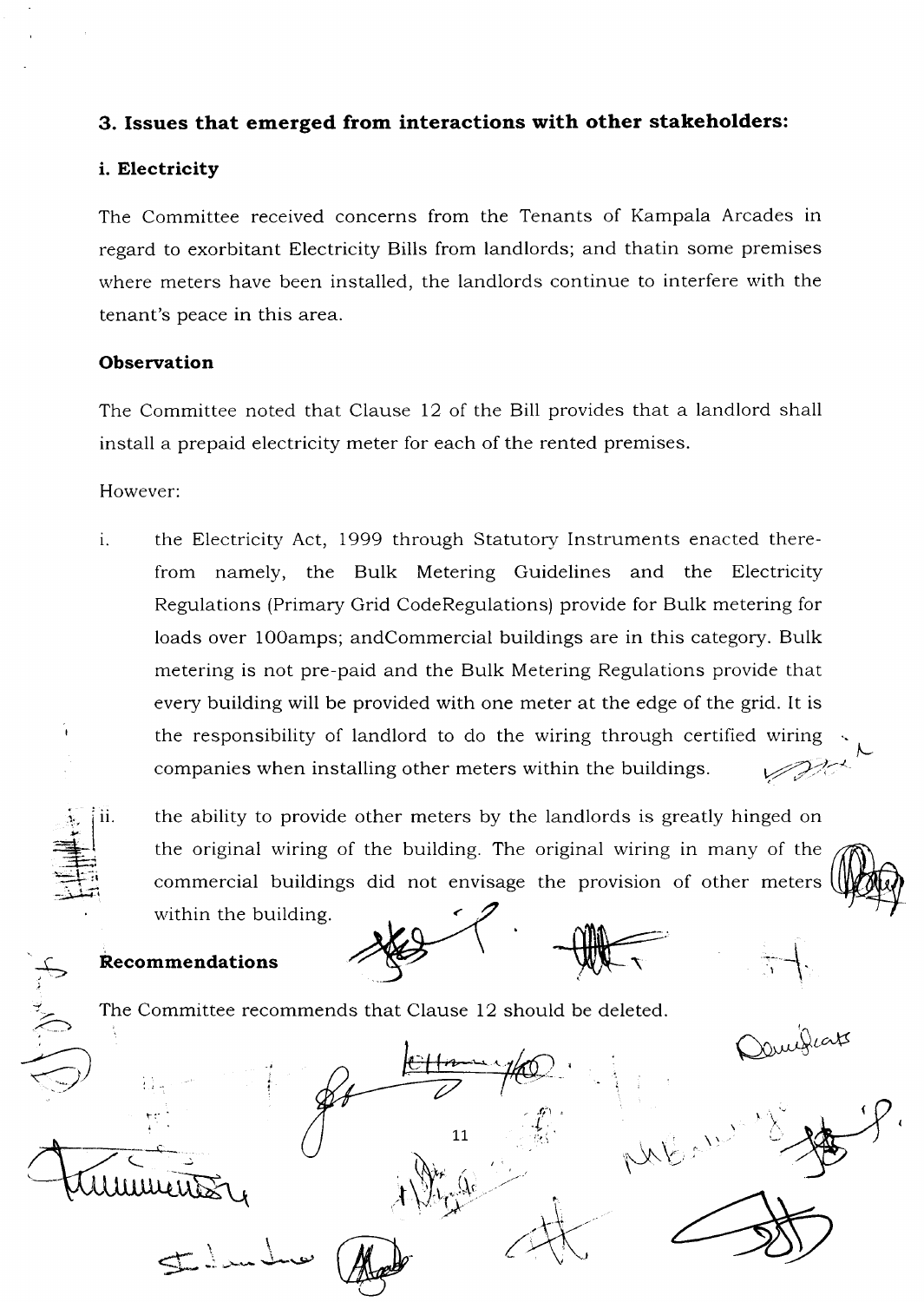#### ii. Other Extra Expenses

The Committee received complaints about other extra expenses that are exorbitant and unfair to the tenants of Kampala Arcades. These include parking space and toilet facilities.

#### a. Parking Space

In regard to parking fees charged to the tenants of Kampala Arcades, they have to pay UGX. 20,000 per day even in arcades that are built with parking space. In their opinion the extra expense is exorbitant and unfair; moreso in the arcades that are built with parking space.

#### **Observation**

The Committee observes that parking space should be an arrangement between the landlord and tenant; and the terms should be clearly stipulated in the tenancy agreement for buildings that have parking space. Otherwise street parking is in the jurisdiction of city councils.

#### Recommendation

n

 $\cdot$  : 直 The Committee recommends that the aspect of parking space should be agreed upon by the landlord and the tenant and clearly stated in the tenancy agreement

#### b. Toilet Facilities



i\

Some stakeholders informed the Committee that tenants in some arcades in Kampala are required to pay for the use of toilets on top of paying rent. This is seen as unfair.

Worse still landlords in some arcades have transformed the toilet areas intd shops so the tenants of those arcades have to look for toilets from other neighbouring areas. This too is unfair and very inconveniencing to the tenants.

12  $\zeta_{-}$ Jeak \*la  $\mathscr{L}$  $\mathbb{N}$ is <-.  $\mathbb{R}^N\mathbb{R}$  $\frac{1}{2}$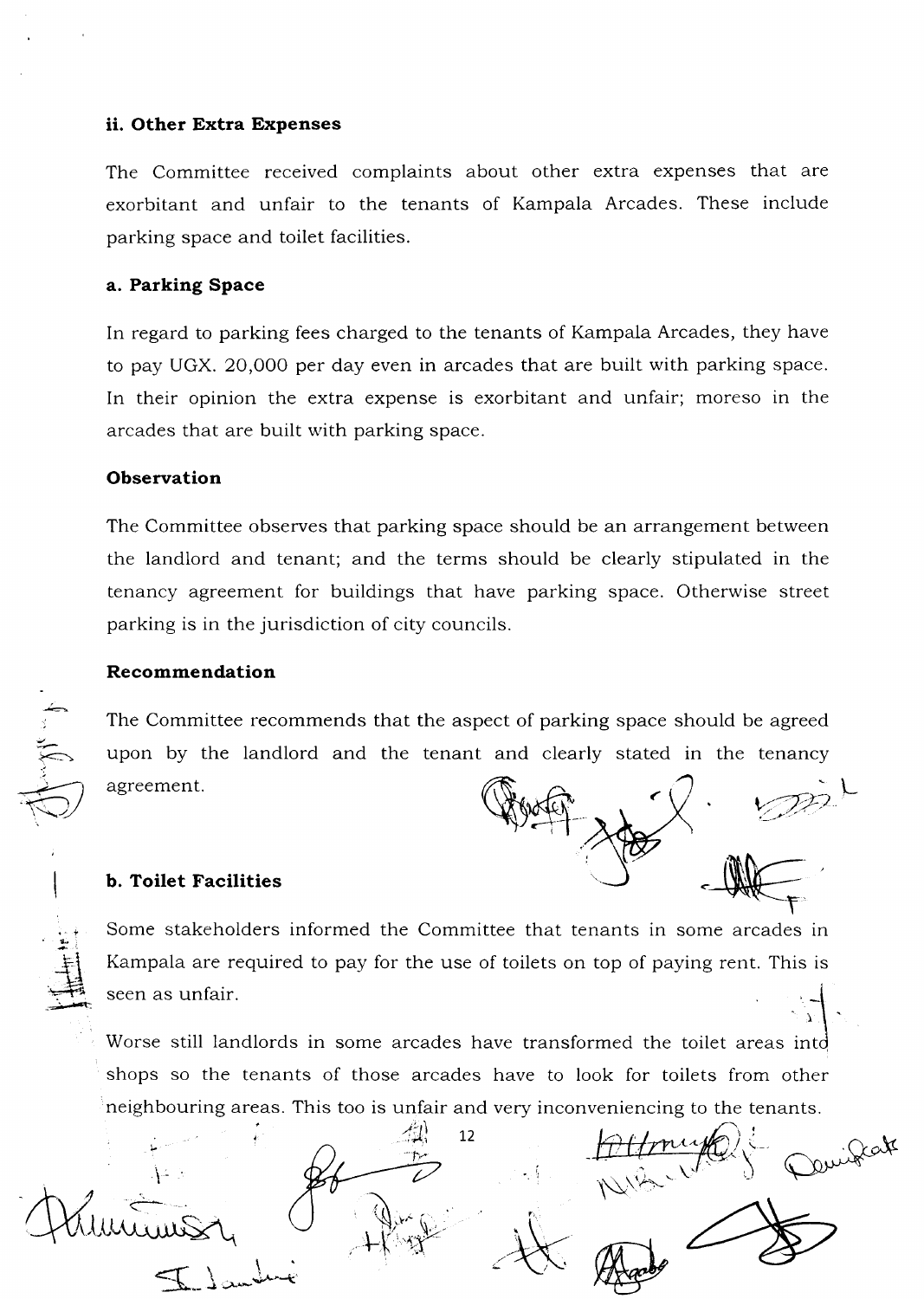#### **Observation**

The Committee observes that:

- common toilet facilities in rental premises must be properly maintained to standards that meet public health requirements. For this purpose most landlords have let-out the management of these facilities because they do not form part of their core business in the commercial buildings. Toilet users therefore have to pay a fee for the service. 1.
- Public Health regulations prohibit the renting-out of premises without toilet facilities. ii.

#### Recommendation

The Committee recommends that:

- The local governments should ensure compliance with public health regulations. 1.
- All rental premises must have adequate toilet facilities provided at <sup>a</sup> reasonable cost. iii.

 $1/2$ . - 1=.,/

t. I

 $\overline{\mathcal{F}}$ 

ن

 $\sum_{i=1}^n$ 

,)

,)

 $\frac{1}{\sqrt{2}}$ 

## c. Payment of "good will" by tenants to landlords

 $\bigoplus$ The Committee received complaints from KAAFO and KACITA about excribitar "good will" charged by the landlords to tenants seeking to occupy new/alternative premises in commercial buildings. The "good will" payment is not part of rent dues and is not receipted.

## **Observation**

The Committee observes that the practice of charging "good will" by landlords to tenants is exploitative.

 $\mathbf{v}$  $\gamma_{\rm 4} \gamma_{\rm 2} \sim \gamma_{\rm 4} \sim$ x Recommendation L3 {  $\alpha$ <sup>-t</sup>  $\overline{t}$ **AXXX** t''-.1\  $\overline{\mathbb{C}}$  $\lambda$  $-$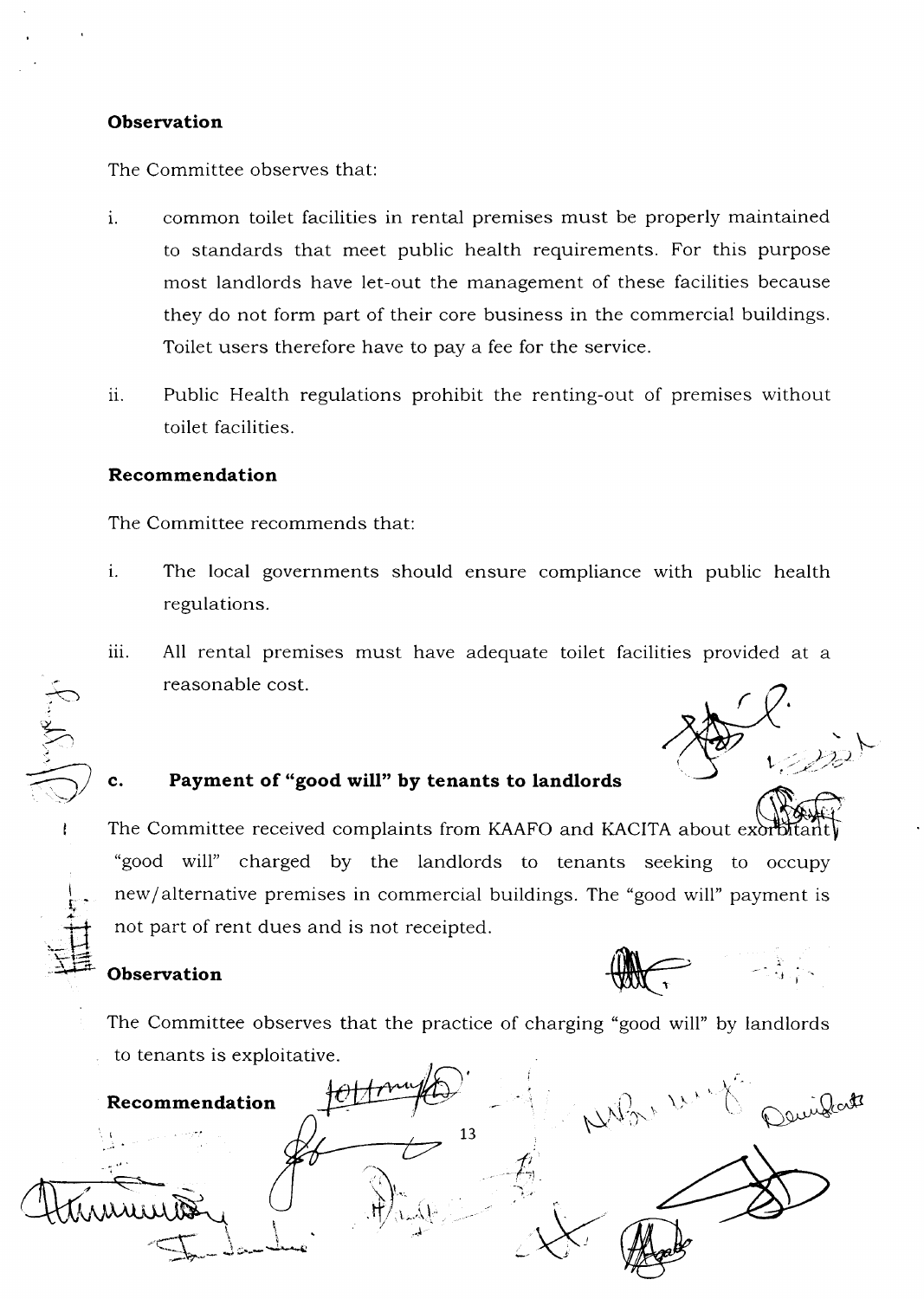The Committee recommends that the payment of "good will" by tenants to landlords be outlawed.

#### iii. Receipting of Rent Payments

Tenants complained about non issuance of receipts upon payment of rent. Instances have arisen where landlords only issue a piece of paper indicating "cleared" for tenants who have paid their rent dues. In other instances the amount indicated on the receipt issued to the tenant is just a small fraction of what has been paid to the landlord by the tenant.

#### **Observation**

The Committee observes that there is need for a legal provision that compels the landlord to issue a receipt to the tenant upon payment of rent; and that the receipt must be formatted to include the actual amount paid and period covered by the amount paid.

#### Recommendation

The Committee recommends that the Bill be amended to provide for amount paid and the duration covered by the said amount.

\ .t  $\equiv$ 

I t!

# 4. Other areas that emerged during consideration of the Bill

 $\mathcal{F}$  is the subsequent of  $\mathcal{F}$ 

 $\widetilde{\mathsf{X}}$  .

 $\vdash$ 

\.

 $\hat{\theta}$ 



 $\setminus$ 

 $\mathbb{R}$  If  $\leftarrow \mathbb{R}$  If

.;l  $\mathcal{P}_{\mathcal{A}}$ 

# i. Tenancy Agreements

\*

-,\_il /..b\*-

The Bill provides a rigid format for tenancy agreements that are made in writing. The format may not accommodate all issues that the parties to <sup>a</sup> Itenancy agreement would like to mutually include in their contract.  $\mathfrak{z} \}$ 

 $14$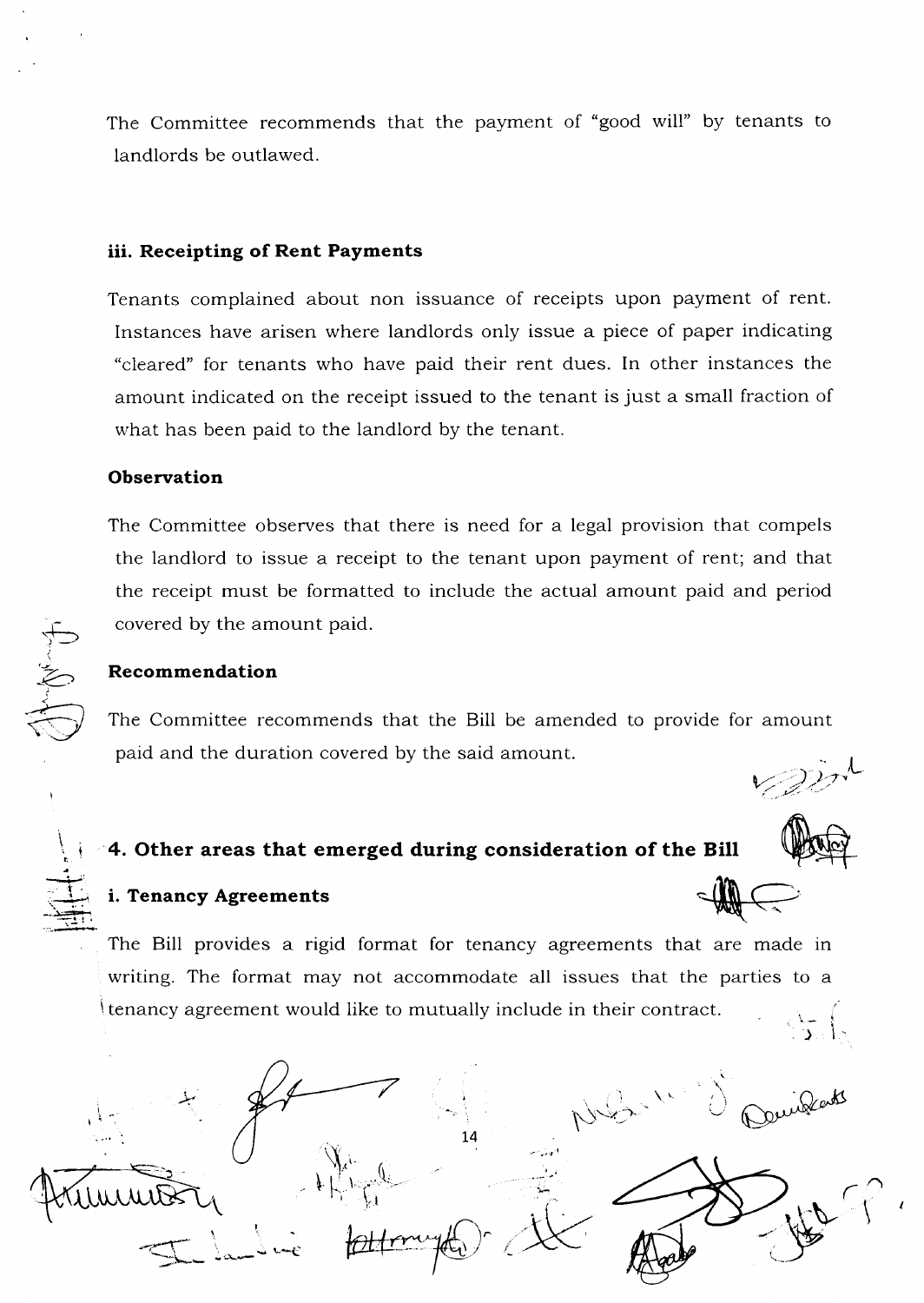#### **Observation**

The Committee observes that the Bill restricts the nature of tenancy agreements and yet the laws of Uganda provide for freedom of contract.

#### Recommendation

The Committee proposes that the Bill should allow for freedom of contract and uphold the right of parties to determine the terms of their tenancy.

#### ii. Circumstances underwhich the tenant may repair premises

The Bill allows a tenant to carry out repairs where he/she has taken reasonable steps to arrange for the landlord to carry out repairs but is unable to get the landlord to carry out the repairs. It further provides that the tenant immediately after carrying out the repairs gives the landlord written notice of repairs done and the cost implications for reimbursement within fourteen days.

## Observation

i:

I  $\overline{\bigoplus}$ 

I

i :

> I r

> > \

 $\mathbf{i}$ .

+

حب

The Committee observes that the provision as is encourages exploitation of the landlord since there is no time frame given within which the tenant should notify the landlord for the need for the repair; and also that the cost of repairs are open to exaggeration by the tenant

#### Recommendation

The Committee proposes that the Bill should be amended to:

- provide for a fair timeframe between a notice to the landlord alerting him of the need for a given repair and the commencement of repair works bv the tenant.
- ii. the cost of the repair must be based on the going market rates

I t **!** i  $\ddot{\mathbf{c}}$ 1s  $\mathcal{L}_{\mathbf{a}}$ /-1+rj  $\oslash$ -l '1 I r: t.

 $\ddot{\phantom{0}}$  $\mathscr{D}^{\lambda}$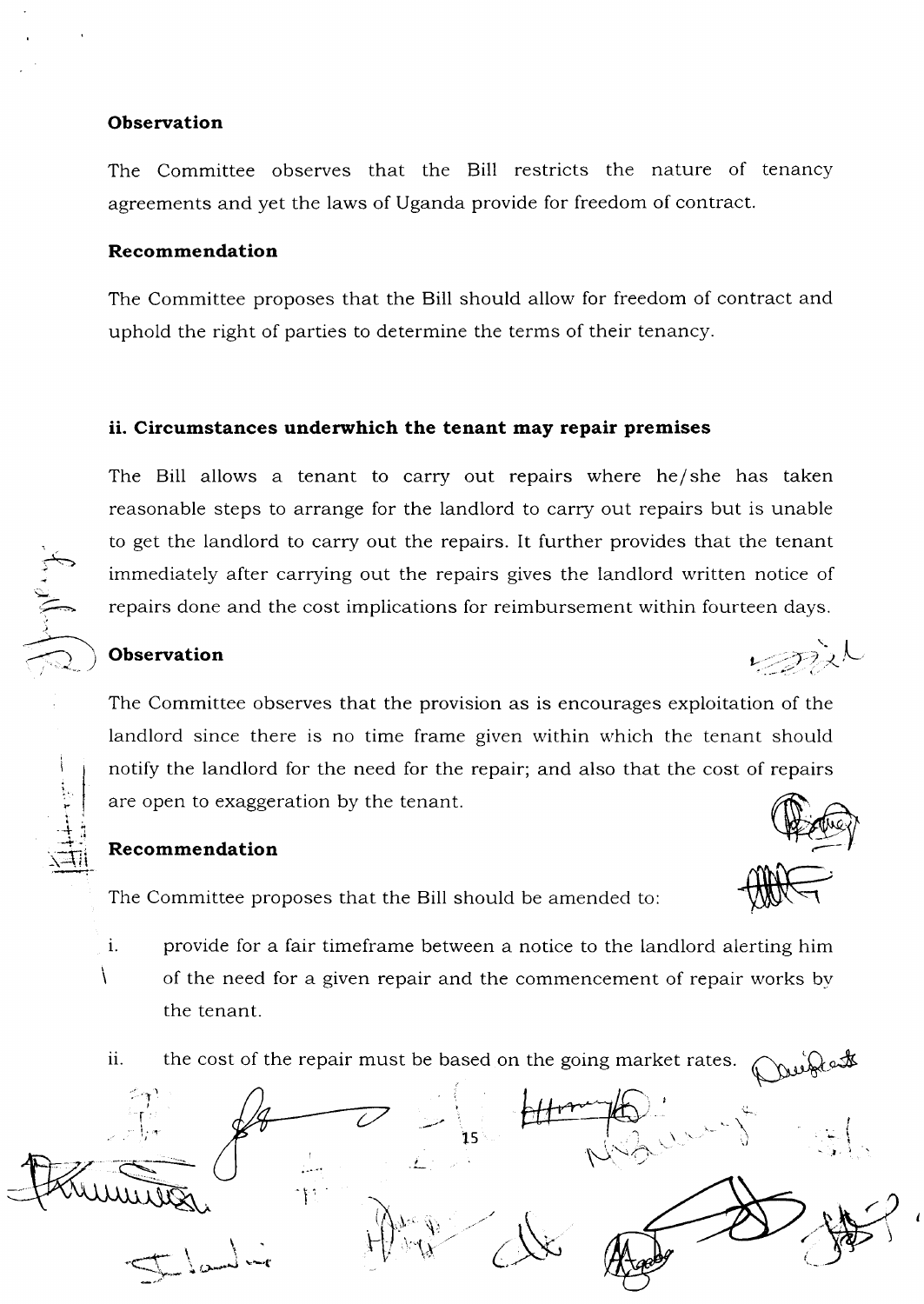## iii. Increase of rent

The Bill provides that the landlord shall give a tenant at least ninety days notice of a proposed increment in rent.

#### **Observation**

The Committee observes that parties may mutually agree on how rent should be increased especially with a long term tenancy. Sixty days notice would be more reasonable in the circumstances.

### Recommendation

The Committee proposes that the minimum period of notice for increase in rent should be amended to provide for a shorter period of sixty days.

### iv. Failure to pay rent by tenant and claims for rent arrears

The Bill provides that where a tenant defaults in paying rent the landlord may apply to a court of competent jurisdiction to recover the rent owed.

i

I I I

 $\overline{a}$  $\exists$ :J

 $\leftrightarrow$ 

i 't

٢, با<br>,<br>, (  $\sum_{i=1}^{n}$  The Committee observes that the court processesare very time consuming and instances have arisen where the defaulting tenant continues to occupy the premises until an order of eviction is obtained; which causes the landlord further financial loss.<br>Recommendation Company

## Recommendation

'rrr '' \*\*\*-

 $\mathbb Q$  $\pm \hbar$ il,\*

1

 $\mathcal{L}$  ) where  $\mathcal{L}$ 

 $\lambda$  $t-\Delta$ 

I

The Committee proposes that in order to save the landlord from further financial loss, the Bill should allow the landlord to re-enter the premisesand take possession thereof in the presence of the local authorities without prejudice to the right to recover the rent arrears

16 MB

 $\triangle$ 

'l **Observation** the set of  $\mathcal{L}(\mathcal{D}\mathbb{R})$